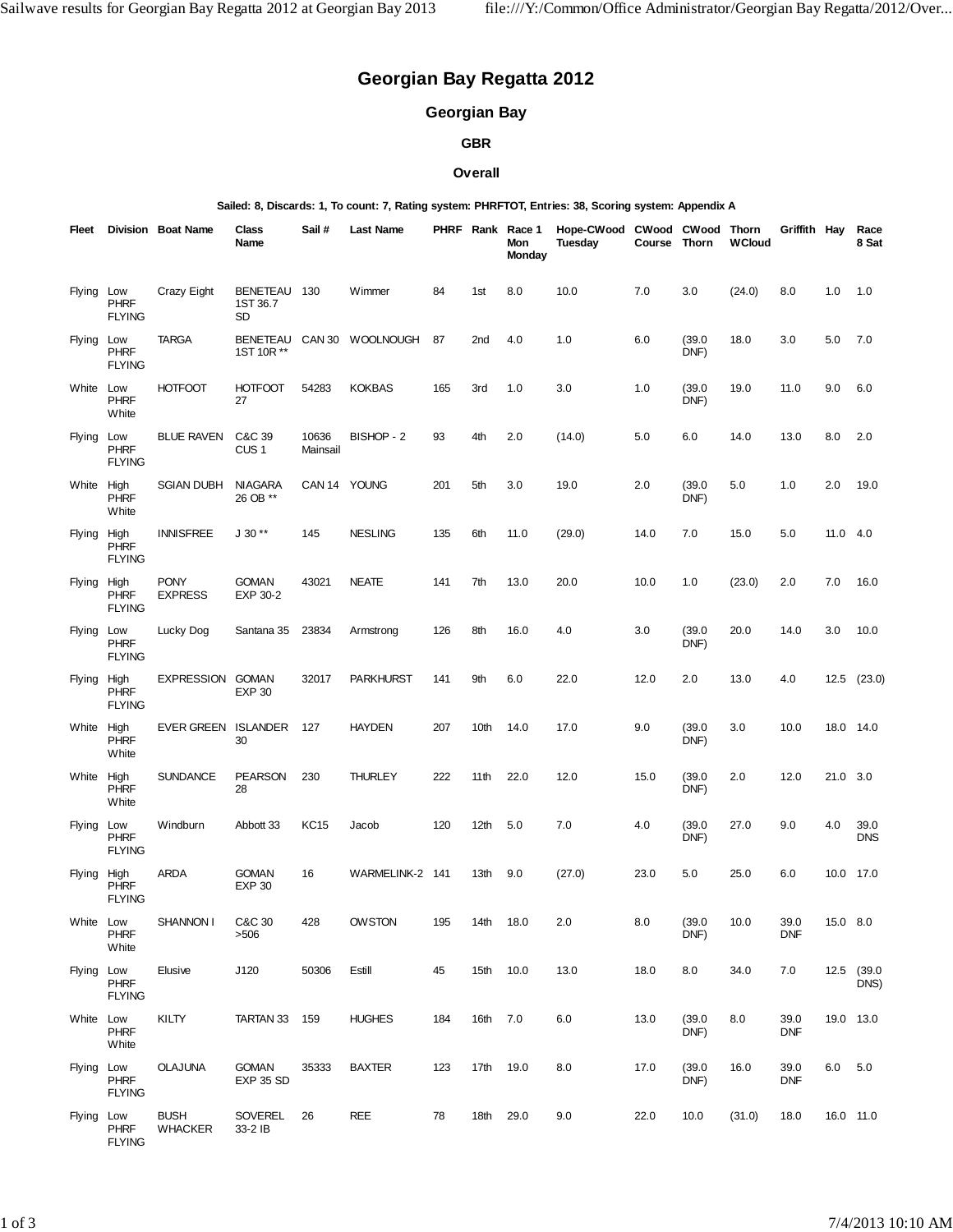| White Low   | <b>PHRF</b><br>White         | ARIAEL                 | <b>BRISTOL</b><br>43.3           | 3699   | WILL             | 161   | 19th | 24.0 | 15.0         | 11.0               | (39.0)<br>DNF)     | 12.0               | 39.0<br><b>DNF</b> |                    | 25.0 15.0               |
|-------------|------------------------------|------------------------|----------------------------------|--------|------------------|-------|------|------|--------------|--------------------|--------------------|--------------------|--------------------|--------------------|-------------------------|
| White High  | <b>PHRF</b><br>White         | <b>HARMONY</b>         | NORTHERN 101<br>25               |        | <b>CHAMPION</b>  | 239   | 20th | 12.0 | 24.0         | 21.0               | (39.0)<br>DNF)     | 6.0                | 39.0<br><b>DNF</b> | 23.0 20.0          |                         |
| Flying High | <b>PHRF</b><br><b>FLYING</b> | <b>GRIZZLY</b>         | <b>GOMAN</b><br><b>EXP 30</b>    | 34335  | <b>WILSON</b>    | 141   | 21st | 21.0 | 30.0         | 27.0               | 4.0                | (32.0)             | 16.0               | 24.0 27.0          |                         |
| Flying Low  | <b>PHRF</b><br><b>FLYING</b> | WATER<br><b>WILLIE</b> | C&C 35-3<br><b>MOD</b>           | 34443  | <b>WOLFHARD</b>  | 129   | 22nd | 15.0 | 5.0          | (39.0)<br>DNF)     | 39.0<br><b>DNF</b> | 28.0               | 39.0<br><b>DNF</b> | 14.0 9.0           |                         |
| Flying Low  | <b>PHRF</b><br><b>FLYING</b> | TO LIFE                | KILLING 50 54392<br>CUS          |        | <b>DANIELLS</b>  | $-18$ | 23rd | 30.0 | (33.0)       | 30.0               | 11.0               | 33.0               | 15.0               | 20.0 12.0          |                         |
| White High  | <b>PHRF</b><br>White         | <b>WINDSCOOP</b>       | CS 27                            | 1542   | <b>JONES</b>     | 225   | 24th | 25.0 | 11.0         | 19.0               | (39.0)<br>DNF)     | 7.0                | 39.0<br><b>DNF</b> | 27.0 25.0          |                         |
| White High  | <b>PHRF</b><br>White         | <b>LIBRA</b>           | AJAX 28                          | A28010 | <b>MATTHEWS</b>  | 226   | 25th | 28.0 | 34.0         | 20.0               | (39.0)<br>DNF)     | 1.0                | 39.0<br><b>DNF</b> | 22.0 22.0          |                         |
| White High  | <b>PHRF</b><br>White         | LIBRA II               | CONTESSA 68<br>32                |        | <b>BANNISTER</b> | 218   | 26th | 32.0 | 16.0         | 29.0               | (39.0)<br>DNF)     | 4.0                | 39.0<br><b>DNF</b> |                    | 29.0 21.0               |
| Flying High | <b>PHRF</b><br><b>FLYING</b> | <b>ENTHEOS</b>         | CS 36<br><b>MERLIN</b><br>WK     | 42208  | <b>CLARKSON</b>  | 141   | 27th | 17.0 | 31.0         | 24.0               | (39.0)<br>DNF)     | 29.0               | 17.0               | 28.0 39.0          | <b>DNS</b>              |
| White Low   | <b>PHRF</b><br>White         | Allsorts               | CS 30                            | 4710   | Allan            | 191   | 28th | 31.0 | 21.0         | 16.0               | (39.0)<br>DNF)     | 17.0               | 39.0<br><b>DNF</b> | <b>DNS</b>         | 39.0 24.0               |
| White Low   | <b>PHRF</b><br>White         | <b>CRAZY LEGS</b>      | C&C<br>37/40+ SM<br>WK           | 37024  | <b>MITCHELL</b>  | 102   | 29th | 34.0 | 32.0         | 31.0               | 9.0                | 26.0               | (39.0)<br>DNF)     | <b>DNS</b>         | 39.0 18.0               |
| White High  | <b>PHRF</b><br>White         | Agape                  | C&C 25                           | 34074  | Holland          | 252   | 30th | 27.0 | 18.0         | 33.0               | (39.0)<br>DNF)     | 9.0                | 39.0<br><b>DNF</b> | 39.0<br><b>DNS</b> | 26.0                    |
| Flying High | <b>PHRF</b><br><b>FLYING</b> | Raging Wind            | <b>NIAGARA</b><br>26 OB **       | 103    | Comeau           | 177   | 31st | 20.0 | 23.0         | 25.5               | (39.0)<br>DNF)     | 37.0               | 39.0<br><b>DNF</b> |                    | 17.0 39.0<br><b>DNS</b> |
| White Low   | <b>PHRF</b><br>White         | <b>PROSPICE</b>        | C&C 34 **                        | 74171  | <b>MURPHY</b>    | 165   | 32nd | 23.0 | 26.0         | 28.0               | (39.0)<br>DNF)     | 22.0               | 39.0<br><b>DNS</b> | 39.0<br><b>DNS</b> | 28.0                    |
| Flying High | PHRF<br><b>FLYING</b>        | PEPPER<br>SHAKER II    | <b>PEARSON</b><br>303            | 465    | <b>PEPPER</b>    | 207   | 33rd | 26.0 | 28.0         | 32.0               | (39.0)<br>DNS)     | 30.0               | 39.0<br><b>DNS</b> | 26.0 29.0          |                         |
| Flying High | <b>PHRF</b><br><b>FLYING</b> | Rum Runner             | Hughes 38                        | 267    | Murphy           | 147   | 34th | 33.0 | 25.0         | 25.5               | (39.0)<br>DNF)     | 11.0               | 39.0<br><b>DNF</b> |                    | 39.0 39.0<br>DNS DNS    |
| White Low   | <b>PHRF</b><br>White         | NINTH WAVE             | <b>CATALINA</b><br>320-1/2<br>WK | 676    | <b>COLE</b>      | 183   | 35th | 35.0 | 35.0         | (39.0)<br>DNS)     | 39.0<br><b>DNS</b> | 21.0               | 39.0<br><b>DNF</b> |                    | 39.0 39.0<br>DNS DNS    |
| Flying High | <b>PHRF</b><br><b>FLYING</b> | Rhapsody               | <b>CATALINA</b><br>320-MKII      | 1153   | Robinson         | 162   | 36th | 37.0 | 36.0         | 35.0               | (39.0)<br>DNF)     | 36.0               | 39.0<br><b>DNS</b> | <b>DNS</b>         | 39.0 30.0               |
| White Low   | <b>PHRF</b><br>White         | Huntress               | Hunter 37.5 812                  |        | Eastop           | 126   | 37th | 38.0 | 37.0         | 34.0               | (39.0)<br>DNF)     | 35.0               | 39.0<br><b>DNF</b> | <b>DNS</b>         | 39.0 31.0               |
| White High  | PHRF<br>White                | Buena Vela             | Young Sun<br>35 Macinaw<br>35    | 35     | <b>Burke</b>     | 207   | 38th | 36.0 | $(39.0$ DNF) | 39.0<br><b>DNF</b> | 39.0<br><b>DNS</b> | 39.0<br><b>DNC</b> | 39.0<br><b>DNS</b> |                    | 39.0 39.0<br>DNS DNS    |